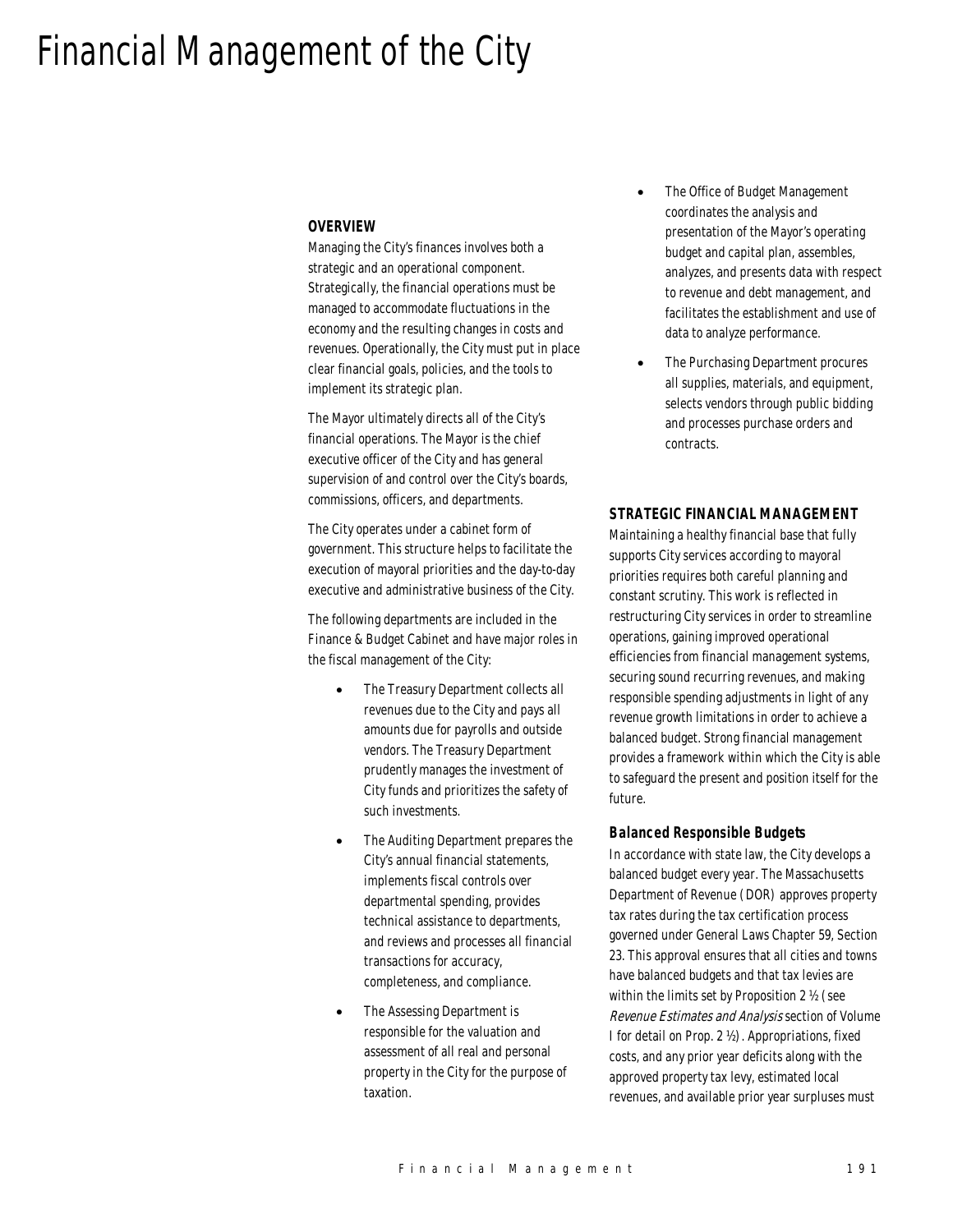be in balance in order to obtain DOR authorization to issue property tax bills.

## *Healthy Credit Profile*

In March 2014, Standard & Poor's Rating Services raised its investment rating for Boston to AAA from AA+, while Moody's affirmed their Aaa rating. These ratings, the highest possible to achieve and a first in the City's history, send a clear signal of the strength of Boston's deep and diverse economy. Standard & Poor's noted a very strong management environment and strong financial policies in its most recent report.

This superior credit quality allows the City to borrow new money and refinance existing debt at extremely attractive interest rates. The City has saved over \$61.0 million on a net present value basis by refinancing \$957.1 million of debt since 2001. In February 2014, the City sold \$153.0 million of general obligation bonds, resulting in proceeds of \$170.2 million.

#### *Maximizing Return on Investment*

The City has articulated a vision to make finance a high performing organization in supporting and serving the departments and citizens of Boston. By making daily operations more efficient, using leading business practices, spending more time on value-added activities, improving customer service while maintaining appropriate controls, and engaging the next generation of finance leaders, this City has been at the forefront of municipal finance.

## *Protecting and Growing the Revenue Base*

Over 80% of recurring general fund revenue comes from just two sources, the property tax and state aid from the Commonwealth. The City continues to support the dual goals of both protecting and growing its revenue base through expansion of current revenue streams and the addition of diversified revenue streams that more closely match its economic strengths. Recent trends in property tax and state aid highlight the risk of relying too heavily on any one source of revenue.

The net property tax levy as a percentage of total recurring revenues has increased from 52% in FY02 to 68% in the FY15 budget, an \$896 million increase over the period (the net levy can be affected by structural changes, such as a change in the amount reserved for abatements, which did

occur over this period). Property tax revenues now account for a larger share of recurring revenues than prior to the passage of Proposition 2 ½ in the early 1980's. This growth, especially during challenging economic times, has again spurred discussion about the level of property taxes in municipalities across the state.

During the same period, state aid revenue to the City has fallen \$105 million, or from 30% to 15% of recurring revenue. State aid has been reduced by a total of \$226 million, or 53%, between FY02 and the FY15 budget when including the increase in state assessments to the City. This staggering decline in the City's second largest single source of revenue leaves the City more reliant on local sources of revenue like the property tax.

Recognizing the threat to fiscal stability represented by these trends in property tax and state aid, the City has repeatedly filed legislation to modernize its revenue structure. The City was successful in this long legislative process when subsequent to the passage of the City's FY10 budget the State approved, and the City adopted, a new local option tax of .75% on restaurant meals and a 2% tax increase for hotel occupancy (bringing the City's share of the total hotel tax to 6.0%).

In the current legislative session, the previous Mayor has proposed continuing to expand the local tax base by establishing a local option tax on parking and closing a tax loop-hole benefitting internet resellers of hotel room nights. These small but broad-based taxes would match the City's economic activity and related costs, while helping the environment or exporting some of the tax burden to non-residents who use City services.

As a matter of course, the City also regularly reviews its fee and fine structures for any necessary adjustments to meet the cost of providing services or deterring undesired behavior.

#### *Multi-Year Budget Plan*

The City develops a financial forecast as part of the yearly budget process. Preparing a multi-year planning horizon provides time for the Administration to make adjustments and/or policy decisions that may be necessary (see Summary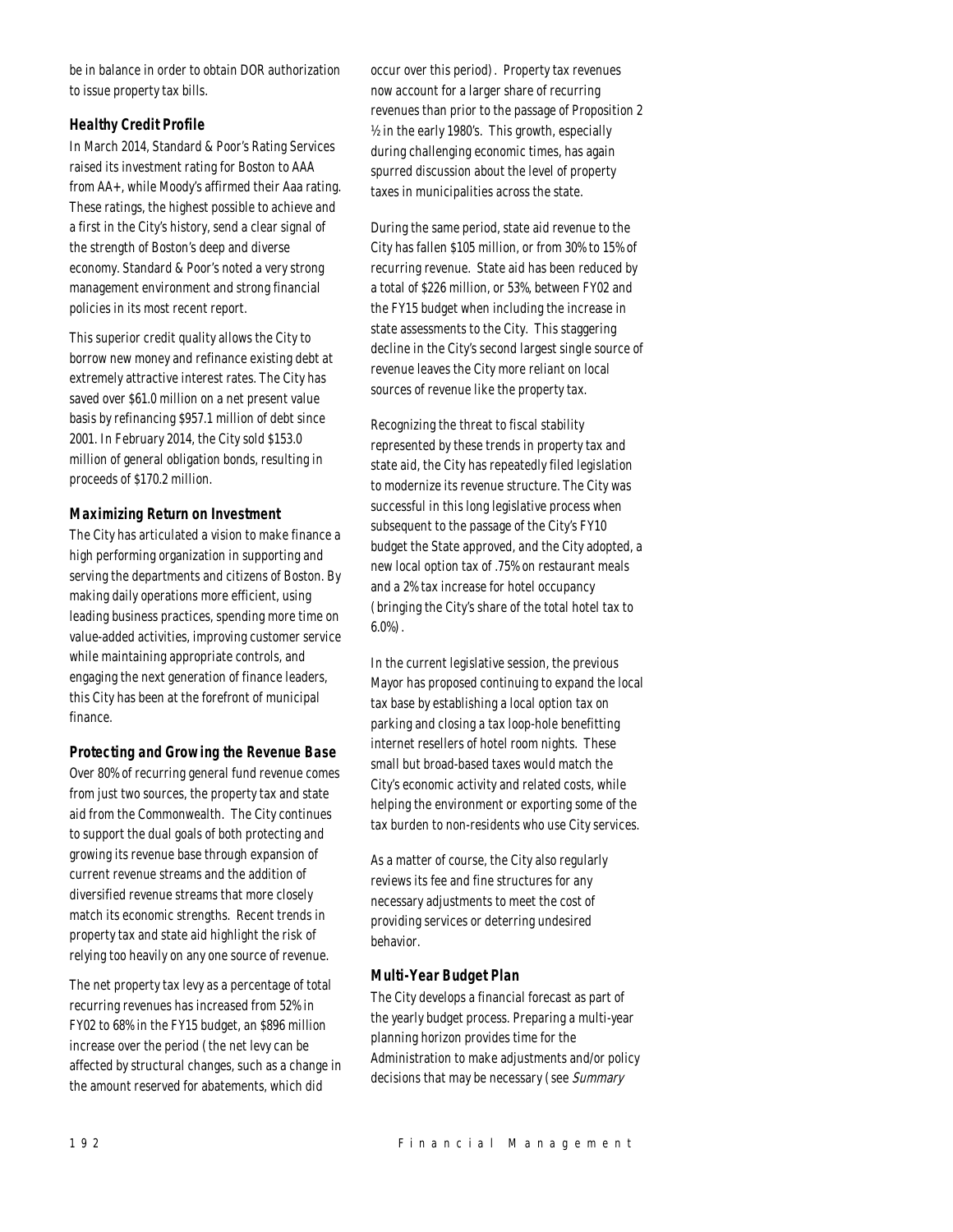Budget FY15-FY16 section in Volume I for more detail).

## *FINANCIAL POLICIES, PROCEDURES & CONTROLS*

Pursuant to state law mandates and policy initiatives, the City has well-established policies and internal controls to govern its financial operations effectively. These policies and controls are designed to maximize revenue collections, safeguard assets, monitor both operating and capital spending, evaluate infrastructure needs, and enhance the City's internal control of its business procedures. The major components of the City's system of financial management controls and relevant financial policies are discussed below.

#### *Expenditure Controls*

The City operates under several statutory financial control systems which are summarized in the Statutes and Ordinances section in Volume I. Along with conservative revenue estimates and strong budgetary flexibility, the City is able to maintain a solid financial position. The City monitors spending on an continual basis and all transactions go through a budget-check process prior to procurement. Maintaining tight central expenditure controls allows for critical review of all non-personnel spending. Additionally, the Office of Budget Management prepares monthly variance reports, updating all departments expected year-end position. Dialogue with departments throughout the year informs management of the need to adjust to any fiscal change or recent trend.

#### *Position Review Committee (PRC)*

The PRC is comprised of the Chief Financial Officer, the Human Resources Director, and the City's Budget Director. In place for over a decade, the committee serves to strictly control and monitor all hiring. In a budget where people and the benefits they carry account for over 75% of the spending, this committee has been instrumental in maximizing City resources.

#### *Debt Management*

The City uses a comprehensive, interactive debt capacity model that assists debt management administrators in evaluating the potential impact of debt issues on cash flow, credit, and statutory

debt capacity. The Treasury Department manages all City borrowings, focusing on the timing of them in order to take advantage of favorable market conditions. The City's cash flow is anchored by the quarterly billing of the property tax and the monthly receipt of state aid distributions - Treasury manages this cash flow wisely, obviating the need to borrow for operating purposes. The Treasury Department also ensures adherence to the City's conservative debt policies, including the rapid repayment of debt where at least 40% of overall debt is repaid within 5 years and 70% in 10 years, as well as a 7% ceiling on debt service as a percentage of general fund expenditures. The City imposes a 20% ceiling on variable debt and has no variable debt outstanding at this time. The City also utilizes lease-purchase financing of equipment with a three-to-seven year useful life to replace front-line equipment such as vehicles and upgrade technology and telecommunications equipment.

#### *Capital Planning*

The Office of Budget Management (OBM) is responsible for managing the City's capital plan and budget. OBM coordinates the evaluation of capital requests, forecasts the timing and financial requirements of new construction and rehabilitation, and recommends the allocation of current and future resources by monitoring capital expenditures.

The capital planning process is synchronized with the annual operating budget cycle, allowing for the regular reassessment of capital needs and refinement of projections, as well as the update of a rolling five-year capital plan.

The City funds its capital plan primarily through the issuance of general obligation bonds. The size of the City's bond issue is consistent with the City's financial management policies regarding its level of debt and debt service.

#### *Investment Policy*

Investment policies are defined in Chapter 643 of the Acts of 1983 ("The City of Boston Bond and Minibond Procedure Act"), Chapter 107 of the Acts of 1991, and Chapter 44 of the Massachusetts General Laws. The City's policy for the investment of operating funds prioritizes security, liquidity, and yield. Certain limitations placed on the City's investment activities or operational protocols are self-imposed so as to make sound, timely, and safe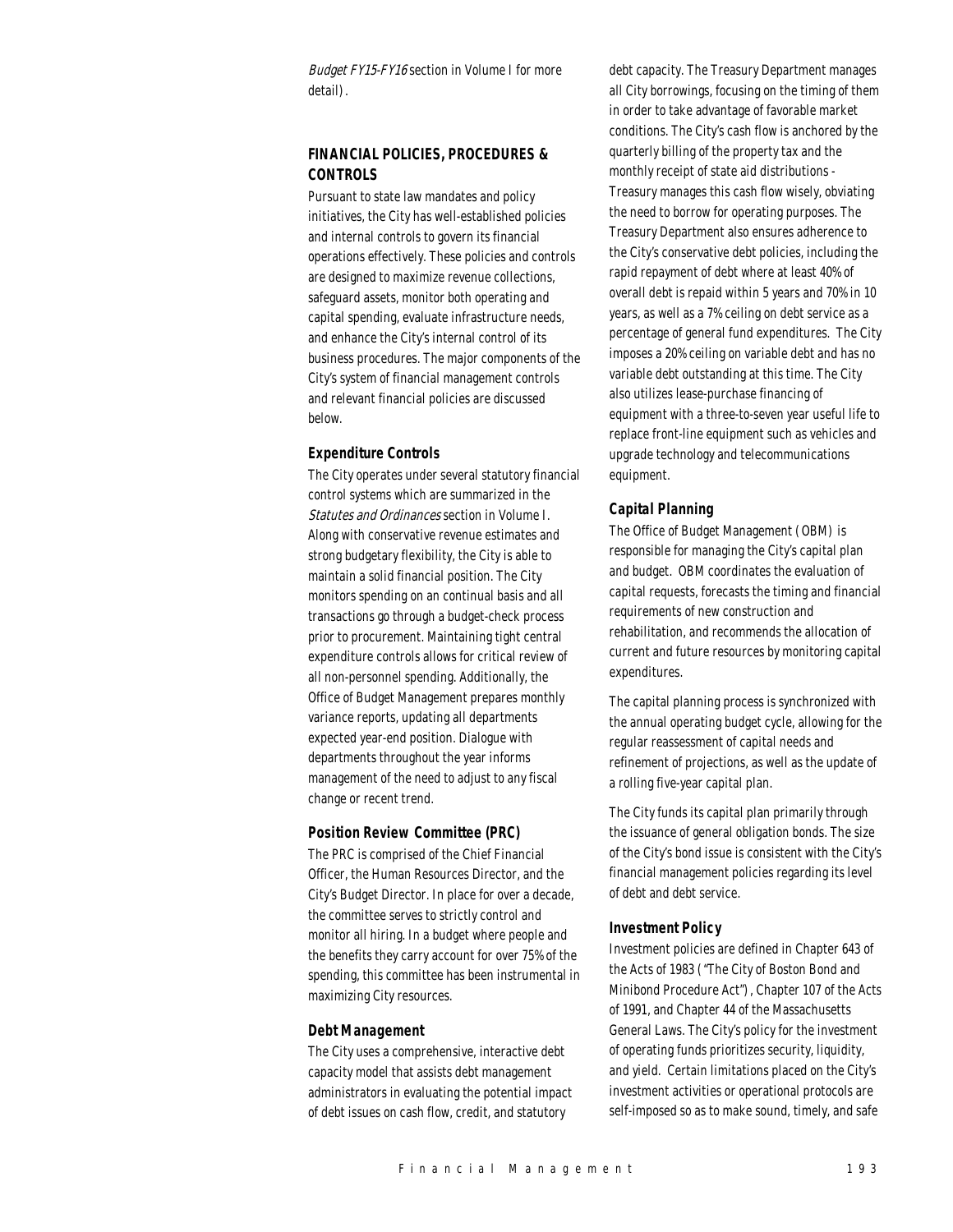investment decisions. As a matter of practice, the City tends to limit its investments to repurchase agreements, money markets and certificates of deposit, all of which are collateralized by U.S. Government obligations and are held with a third party.

## *Contracting Procedures*

The Uniform Procurement Act (the UPA), Massachusetts General Laws Chapter 30B, creates uniform procedures for the contracting of services and supplies by all municipalities in the Commonwealth. The City has implemented internal processes to conform its contracting procedures to the requirements of the UPA and utilizes an online eProcurement system to further support these compliance efforts.

#### *Tax Collections*

The City's aggressive property tax collection efforts help reduce the number of accounts that become delinquent. A variety of collection remedies are prescribed by state law if taxes are delinquent, namely the City's ability to secure its right to foreclose by recording a tax title lien at the Registry of Deeds. The foreclosure process constitutes the most effective payment enforcement tool available to the City and these efforts continue to pay off, as the property tax collection rate was 99.1% of the FY13 gross tax levy as of June 30, 2013.

A Taxpayer Referral and Assistance Center provides "one-stop" service on tax-related matters and the City offers an on-line payment option for taxpayer convenience. Parcel-specific information as well as payment history is also available on-line.

#### *Pension Management*

The City's employees are not participants in the federal social security system. Instead, they participate in a contributory defined benefit retirement system that is administered by the State-Boston Retirement System (SBRS), of which the City is the largest member. The SBRS provides pension benefits to retired City employees under a state contributory retirement statute and is administered by a Retirement Board comprised of five members: the City Auditor, who serves exofficio; two individuals elected by members of the system; an individual chosen by the Mayor; and an individual chosen by the other four members or

appointed by the Mayor, if a selection is not agreed upon within 30 days of a vacancy.

The SBRS performs a full valuation every two years to determine the total system liability and assets and the annual funding requirement for future years. A legislative change affecting FY10 forward occurred with regard to funding teachers' pensions, eliminating what was a special circumstance for Boston. The City no longer pays nor is it reimbursed for the cost of teacher's pensions - the funding of this liability has moved to the Commonwealth where it resides for all other teachers in Massachusetts (See the Statutes and Ordinances section in Volume I for detail of this legislation). The actuarial valuation has been separated into SBRS-Teachers and SBRS-All Other.

In FY11, the City made an additional one-time payment totaling \$82 million to the pension system, one of two pension decisions made with FY12 and beyond in mind. The additional payment, along with extending the actuarial schedule two years, helped mitigate the effect of asset value loss experienced in 2008 and recognized in the updated pension schedule.

The adoption of a new funding schedule as of January 1, 2012, updated mortality rates, decreased the investment return assumption from 8% to 7.75%, and reflected the increase to the retiree cost of living adjustment ("COLA"). The City remains on track toward reducing the unfunded liability of the SBRS to zero by 2025, fifteen years prior to the legally required funding date of 2040.

As of January 1, 2012, the SBRS-All Other (nonteacher) pension liability was 70.7% funded. The SBRS hires an investment manager who oversees the various fund managers of the SBRS-All-Other (non-teacher) pension assets.

## *Other Post-Employment Benefits*

While the City is required by law to make an annual contribution toward reducing its unfunded pension liability, there is no such requirement for retiree health and life insurance benefits. Similar to pensions, employees earn these other postemployment benefits (OPEB) over their years of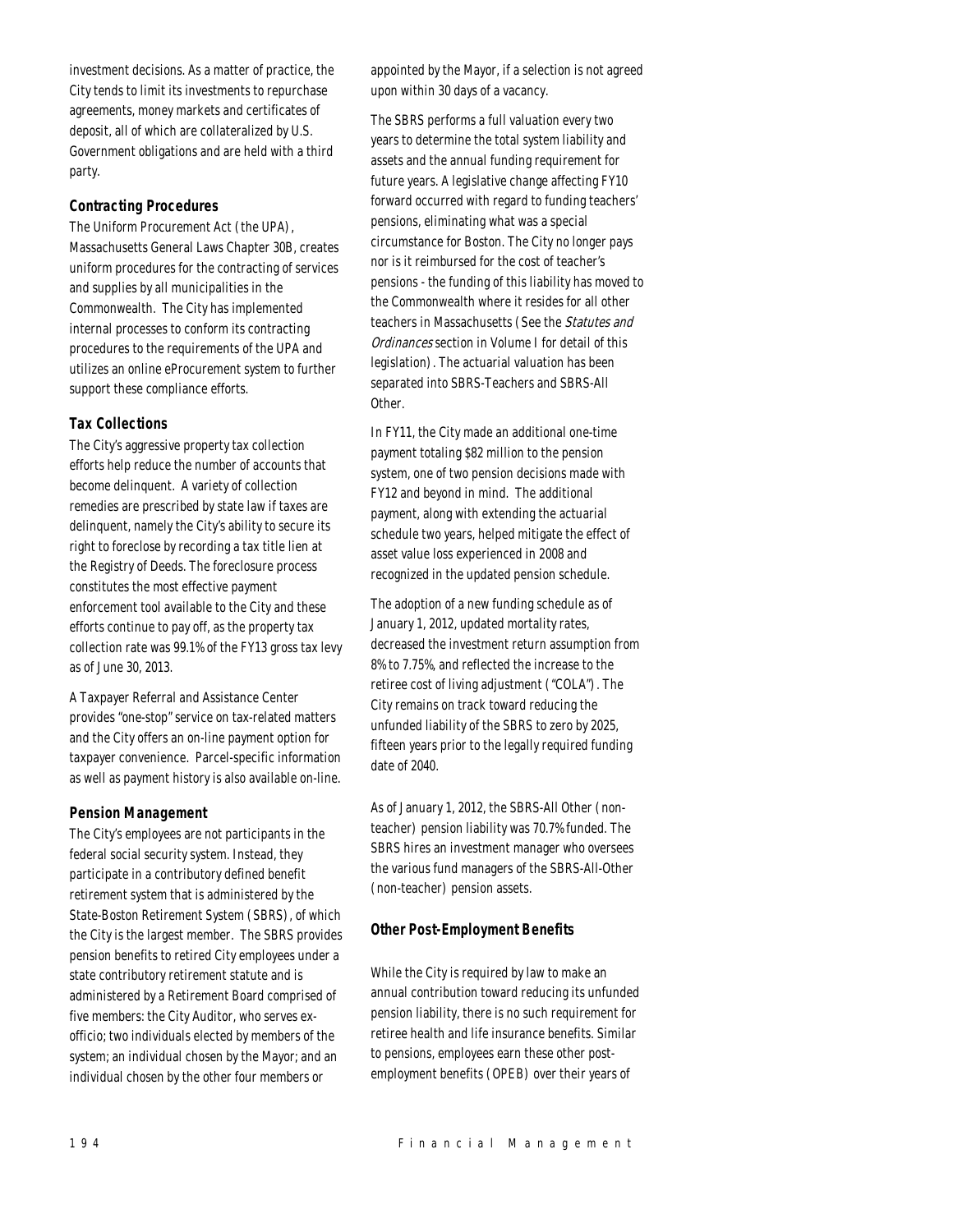service, but do not actually receive them until retirement. The most recent independent actuarial valuation, as of June 30, 2013, valued the City of Boston's unfunded liability for these benefits at \$2.1 billion.

In FY08, the City was required to follow new Governmental Accounting Standards Board (GASB) requirements to identify and disclose this estimated liability. At the same time, the City also voluntarily began to annually allocate funds to reduce the OPEB liability. Annual allocations are retained in an irrevocable Trust Fund, authorized through the City's acceptance of M.G.L. Chapter 32B section 20, and summarized in Table 1.

The Annual Required Contribution (ARC) for the City (including the PHC) to significantly reduce the OPEB liability over a 30 year period is projected at \$168.3 million in FY15, as shown in Table 2 below. The City will fund \$166.3 million of

|                          | <b>City Annual</b> |     | the ARC in     |
|--------------------------|--------------------|-----|----------------|
| <b>Appropriations to</b> |                    |     | FY15, through  |
|                          | <b>EB Trust</b>    |     | a combination  |
|                          | City               | PHC | of pay-as-you- |
| <b>FY08</b>              | 20.0               |     | go benefit     |
| FY09                     | 25.0               |     | payments for   |
| FY10                     | 20.0               |     | current        |
| FY11                     | 35.0               | 1.3 | retirees as    |
| <b>FY12</b>              | 35.0               | 1.3 | discussed in   |
| FY13                     | 40.0               | 2.3 | the previous   |
| <b>FY14</b>              | 40.0               | 2.3 | section, and a |
| <b>FY15</b>              | 40.0               | 2.3 | \$40 million   |
| Total                    | 255.0              | 9.3 | FY15 allocatio |

current etirees as scussed in te previous ection, and a \$40 million FY15 allocation

> to the Trust to continue to

Table 1

build Trust assets. (The PHC will also deposit an additional \$2.25 million to the Trust.) This level of annual contribution balances the City's acknowledgement of the future cost of OPEB benefits, with the City's current duty to deliver valuable public services today.

The future annual ARC for the City will vary based on the total estimated OPEB liability, largely influenced by changes to retiree health benefits, the annual additional contribution, and the discount rate used. The total estimated liability was significantly reduced in the most recent June 2013 valuation, primarily due to health benefit changes negotiated between the City and the Public Employee Committee (PEC), statewide

municipal health care reform, mandating that Medicare eligible retirees enroll in a Medicare health plan, and the increase in the discount rate.

#### *Risk Management*

Risk-related costs include legal liability claims, property losses, costs incurred due to workplace injuries, employee healthcare, and unemployment compensation. These costs are managed by central departments, such as Law and Human Resources, in addition to individual operating departments. The Office of Budget Management works to maximize the effectiveness of these intradepartmental efforts by reviewing cost trends, assisting in improvements, and implementing the City's risk financing strategy.

| <b>FY15 Annual Required Contribution (ARC) to</b><br><b>Reduce OPEB Liability Over 30 Years</b> |         |         |      |  |
|-------------------------------------------------------------------------------------------------|---------|---------|------|--|
|                                                                                                 |         |         | %ARC |  |
| <b>Total ARC</b>                                                                                |         | \$168.3 |      |  |
| FY15 Projected Benefit<br>Payments                                                              | \$124.1 |         |      |  |
| FY15 Annual Allocation                                                                          | \$42.3  |         |      |  |
| Total FY15 Payments                                                                             |         | \$166.3 | 99%  |  |
| Difference                                                                                      |         | $-$2.0$ |      |  |
| <b>Smillions</b>                                                                                |         |         |      |  |

Table 2

The City's risk financing strategy is a planned selfinsurance program which protects both individual departments' budgets and the citywide budget through central accounts, reserves, and catastrophic commercial insurance.

The City budgets for predictable risk-related costs through the general fund, except for almost 90% of health care costs which are self-insured, managed by third party plan administrators, and financed through employee/employer trust funds established in compliance with Section 3A of Chapter 32B of the General Laws. Actuarially determined reserves are maintained to protect each trust fund from unexpected sudden cost increases.

For other unexpected large losses, the City continues to build a catastrophic risk reserve, the available balance of which will be \$21.8 million at the end of fiscal 2014. Commercial insurance is purchased strategically for specific exposures. Catastrophic property insurance for all City buildings provides \$100 million coverage after a \$10 million deductible and 10% self-insured share, with the same coverage for fine arts with a \$1,000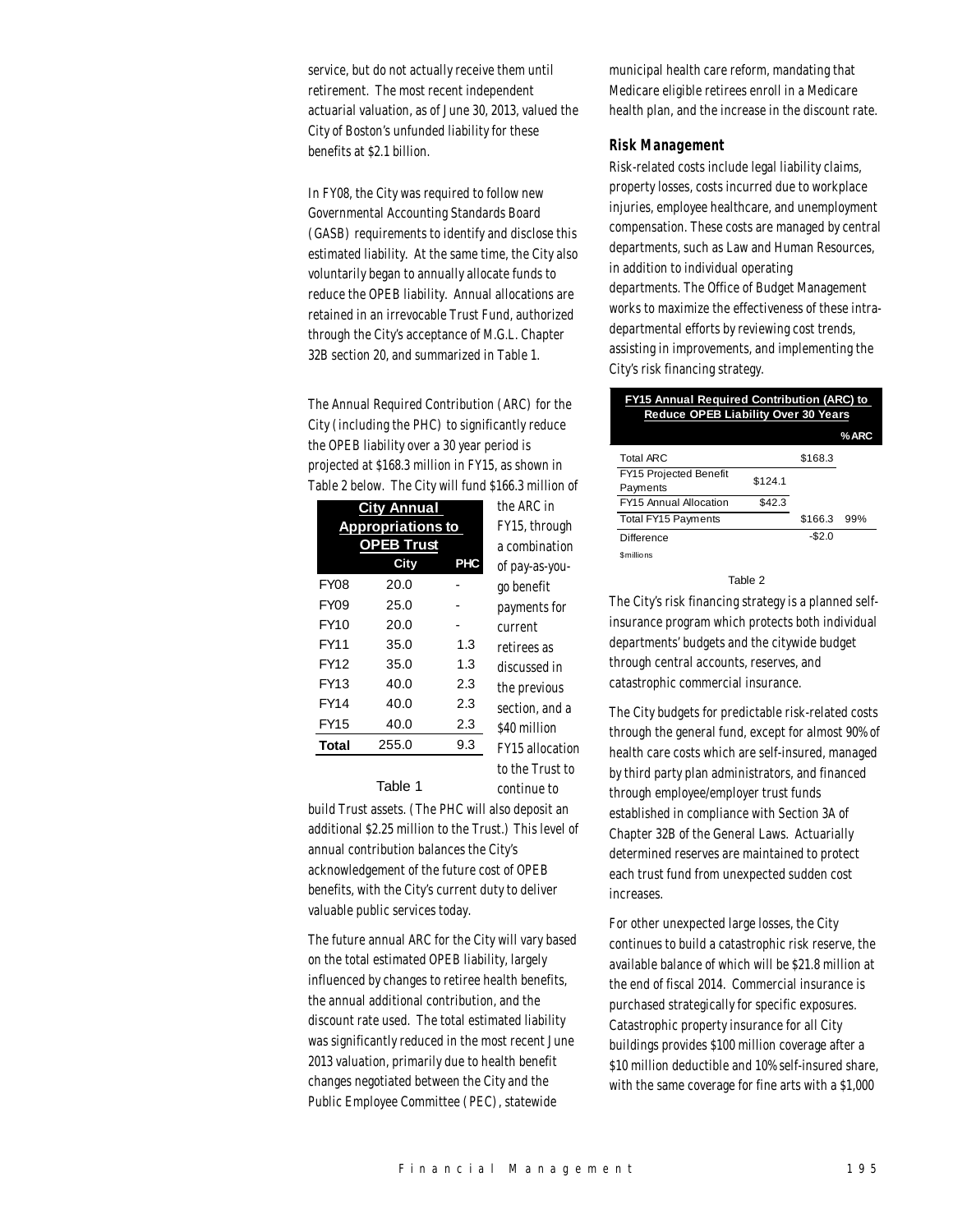deductible. Boiler and machinery losses are insured up to \$25 million.

## *Financial Reserve*

As required by law since 1986, the City has maintained a reserve fund equal to 2 1/2% of the preceding year's appropriations for all City departments except the School Department. The fund may be applied to extraordinary and unforeseen expenditures after June 1 in any fiscal year with the approval of the Mayor and the City Council. To date, this budgetary reserve has not been utilized. As of June 30, 2013, the reserve fund had a balance of \$29.1 million. The FY15 Recommended Budget adds an additional \$700,000 to this reserve in anticipation of a required contribution based on the FY14 Budget.

#### *Annual Audit/Management Letters*

The City has consistently received unqualified opinions on the audit of its Basic Financial Statements and has been presented with a Certificate of Achievement for Excellence in Financial Reporting from the Government Finance Officers Association for its latest Comprehensive Annual Financial Report.

The City's independent auditors deliver a yearly management letter containing comments and recommendations on internal financial controls. The current management letter did not identify any deficiencies in internal control considered to be material weaknesses.

#### *Financial Accounting Systems*

Financial management is supported through the use of the Boston Administrative Information System (BAIS). BAIS is an integrated financial and human resources management system that is designed to track and control daily activities and report the financial position of the City. BAIS performs the specialized functions of encumbrance control, budget control, position management, payroll allotment reporting, fund accounting, and capital project and grant management. Real time edits prohibit excessive commitments and overspending, while on-line access to information, including monthly revenue and expenditure reports, allows department managers to evaluate directly the financial status of individual programs and the entire department. The utilization of these systems supports the rigorous monitoring and reporting requirements enforced by the City.

## *FINANCIAL MANAGEMENT PROGRAMS*

## *Performance Management and Program Evaluation*

Boston About Results (BAR) is the City's performance management and evaluation program. BAR provides city leaders and departmental managers tools to track the services they provide and evaluate performance against strategic goals. Analysis of performance data is used to assist in the decision making process, identify areas of improvement, and communicate results to a broad range of stakeholders.

BAR encourages operational improvements and innovation to increase the effectiveness and productivity of City departments.

Performance data also informs funding and policy decisions during the annual budget development process. For more information regarding the BAR program, please see "Boston About Results" section in Volume 1 for more detail about the City's efforts in this area.

#### *Energy Management*

The Mayor's Energy Management Board is charged with making decisions regarding the City's procurement, use, and conservation of energy. In addition, they monitor the City's progress in meeting the greenhouse gas reduction goals required by the City's Climate Action Plan. The Energy Management Unit, housed in the Environment, Energy and Open Space Cabinet, works with City departments and the Office of Budget Management to develop design standards and implement measures that enhance the energy efficiency of the City's new construction and capital improvement projects.

## *AUDITING & BUDGETING PRACTICES*

The City prepares its comprehensive financial reports in accordance with generally accepted accounting principles (GAAP). However, accounting practices established by the Commonwealth's Department of Revenue, the socalled "budgetary basis" method of accounting, are used in the annual general fund budget and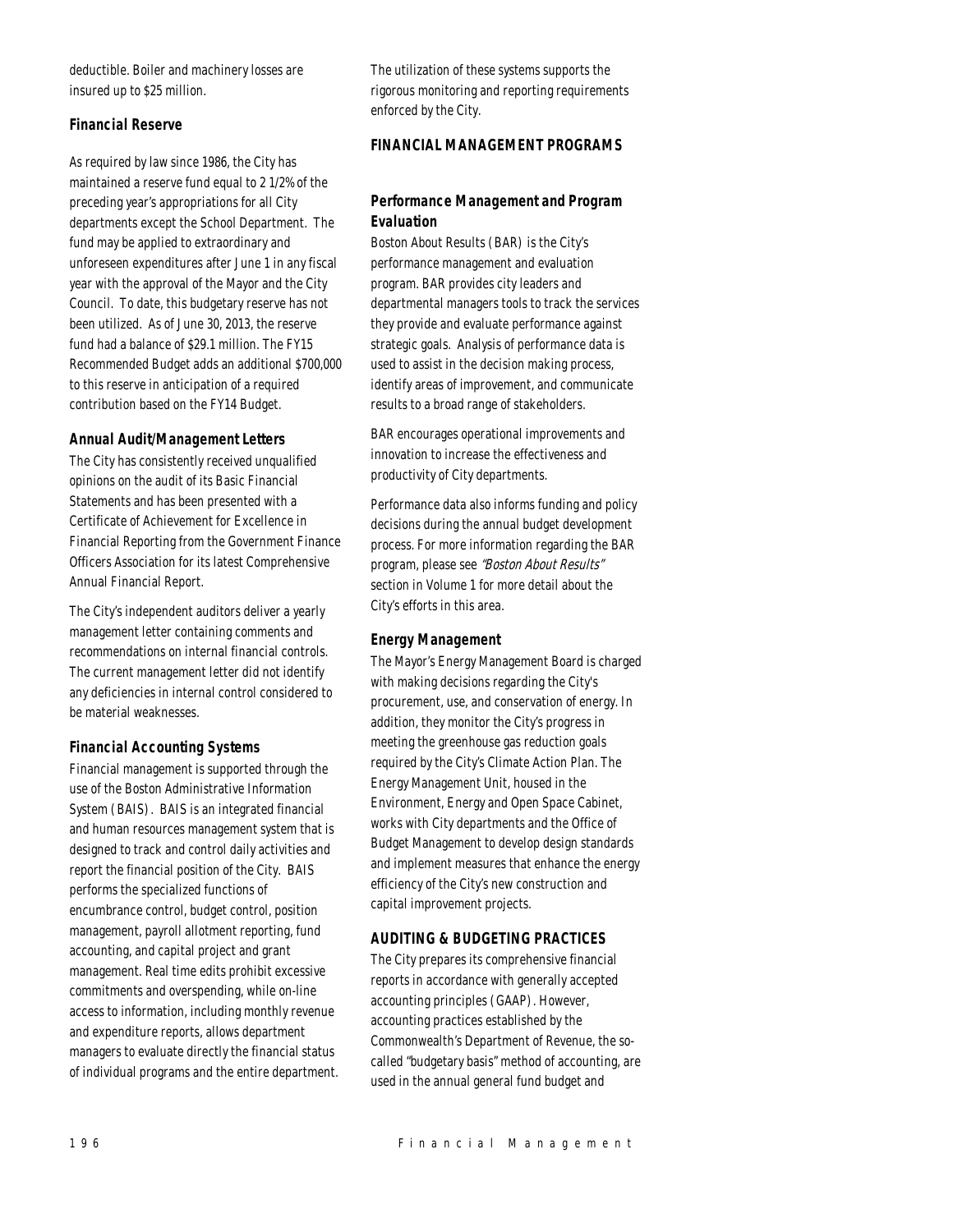property tax certification process. Budgetary basis departs from GAAP in the following ways:

(a) Real and personal property taxes are recorded as revenue when levied (budgetary), as opposed to when susceptible to accrual (GAAP).

(b) Encumbrances and continuing appropriations are recorded as the equivalent of expenditures (budgetary), as opposed to a reservation of fund balance (GAAP).

(c) Certain activities and transactions are presented as components of the general fund (budgetary), rather than as separate funds (GAAP).

(d) Prior years' deficits and utilized available funds from prior years' surpluses are recorded as expenditure and revenue items (budgetary), but have no effect on GAAP expenditures and revenues.

In addition, there are certain differences in classifications between revenues, expenditures and transfers. The reconciliation in Table 3 summarizes the differences between budgetary and GAAP basis accounting principles for the year ended June 30, 2013. Table 4 shows a Statement of Revenues and Expenses and Changes in Fund Balance for FY12 – FY15. The FY14 and FY15 columns are budgetary numbers while FY12 and FY13 are audited GAAP results.

Financial statements for the fiscal year ended June 30, 2014 are expected to be available in late fall.

#### *General Fund Equity*

The City's management of its finances has resulted in growth in general fund equity. General Fund equity from FY02 forward appears artificially high as compared to prior years due to the required implementation of Governmental Accounting Standards Board (GASB) Statement No. 34, Basic Financial Statements and Management's Discussion and Analysis for State and Local Governments. GASB No. 34 fundamentally changed the treatment of liabilities and receivables in the General Fund. The sharp decline in FY10 was due to a change in the mechanism of funding teachers' pensions in Boston. As a result of the change in legislation, the City did not receive reimbursement of \$118.8 million in teachers' pension expense in FY10 that was accrued for at the end of FY09. This change caused a dramatic, one-time impact on the City's financial statements that is evident at both the government-wide and fund levels. (See the Statutes and Ordinances section in Volume I for detail of this legislation.) The decline in FY11 was largely the result of the one-time additional payment to the Pension Trust Fund discussed previously under Pension Management. Although Table 4 shows no change in fund balance based on a balanced budget for FY14, it is expected that the actual results at the close of FY14 will add to general fund equity. The City expects to preserve its policy of maintaining a GAAP Undesignated Fund Balance in the General Fund that is 15% or higher than the current fiscal year's GAAP General Fund Operating Expenditures, while maintaining a

#### *Adjustments Between Budgetary Basis and*

#### *GAAP Basis of Accounting for FY13*

(in thousands)

|                                              |           |              |              | <b>Excess</b>   |
|----------------------------------------------|-----------|--------------|--------------|-----------------|
|                                              |           |              | <b>Other</b> | (Deficiency) of |
|                                              |           |              | Financing    | Revenue and     |
|                                              |           |              | Sources.     | Other Financing |
|                                              | Revenue   | Expenditures | Net          | Sources         |
| As reported on a budgetary basis             | 2,504,347 | 2,496,128    |              | 8,219           |
| Adjustments:                                 |           |              |              |                 |
| Revenues to modified accrual basis           | 70.452    |              |              | 70.452          |
| Expenditures, encumbrances and accruals, net |           | 16.972       |              | (16, 972)       |
| On-behalf contribution for teachers pension  | 94.846    | 94.846       |              |                 |
| Reclassifications:                           |           |              |              |                 |
| Debt Service                                 |           | (1, 455)     | 1,455        |                 |
| <b>Housing Initiative</b>                    |           | (22, 120)    | 22,120       |                 |
| As reported on a GAAP basis                  | 2.669.645 | 2,584,371    | 23,575       | 61.699          |

Table 3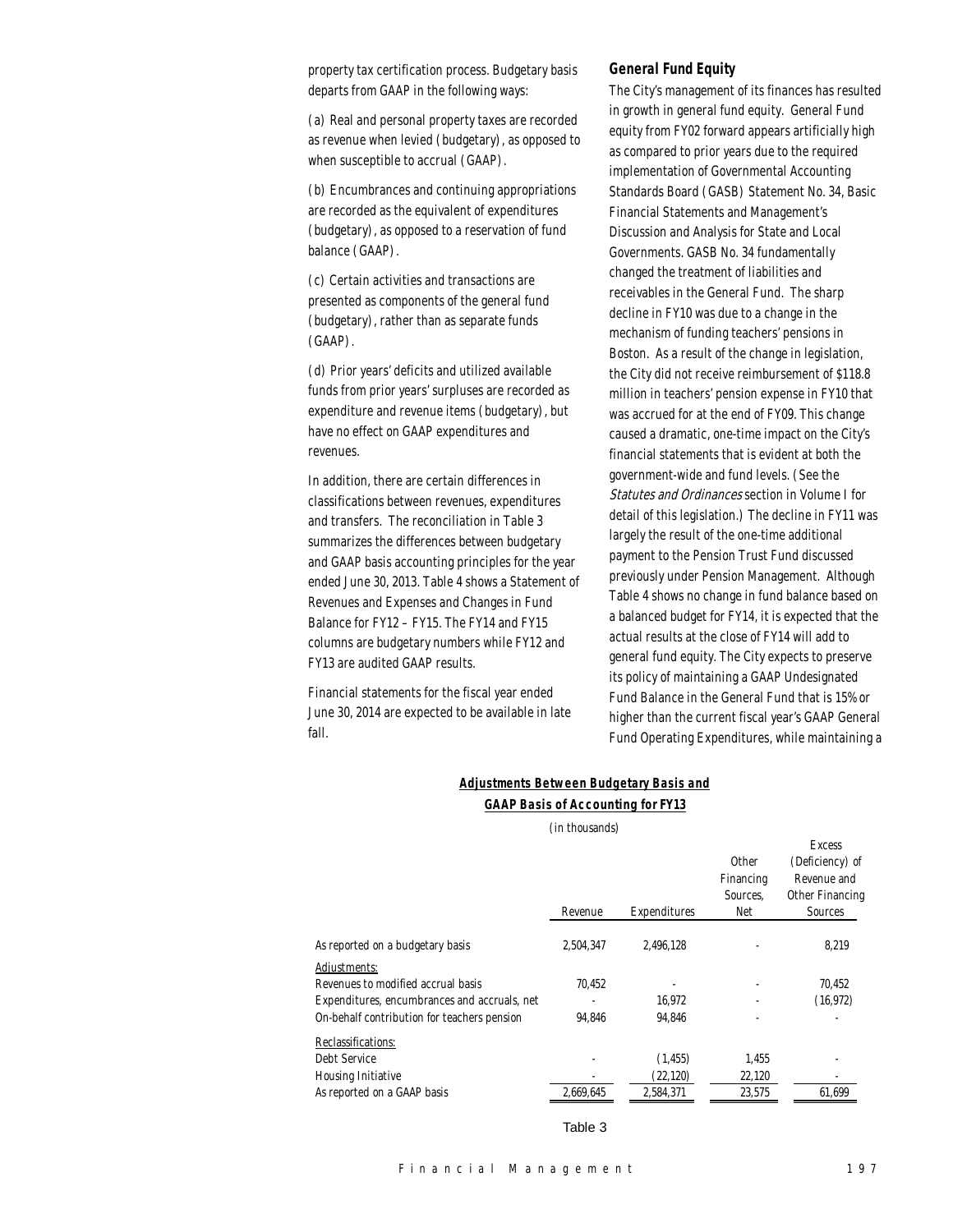## **(in Thousands) Statement of Revenues, Expenditures, and Changes in Fund Balances - General Fund Years ended June 30 2012 and 2013 (Actual), and 2014 (Budgeted)**

|                                  | 2014            | 2013               | 2012          |
|----------------------------------|-----------------|--------------------|---------------|
| Revenues:                        |                 |                    |               |
| Real and personal property taxes | \$<br>1,743,923 | 1,677,581 \$<br>\$ | 1,591,998     |
| <b>Excises</b>                   | 180,822         | 221,254            | 187,572       |
| Payments in lieu of taxes        | 63,269          | 72,335             | 63,066        |
| Fines                            | 58,955          | 58,835             | 64,566        |
| Investment income                | 175             | 179                | 982           |
| Licenses and permits             | 40,460          | 47,220             | 48,753        |
| Departmental and other           | 58,675          | 87,585             | 78,438        |
| Intergovernmental                | 409,211         | 504,656            | 486,379       |
| Total revenues                   | 2,555,490       | 2,669,645          | 2,521,754     |
| Expenditures:                    |                 |                    |               |
| Current:                         |                 |                    |               |
| General government               | 103,480         | 77,515             | 68,828        |
| Human services                   | 32,008          | 29,924             | 28,604        |
| Public safety                    | 537,296         | 553,851            | 524,476       |
| Public works                     | 107,173         | 102,789            | 84,727        |
| Property and development         | 30,964          | 32,568             | 30,089        |
| Parks and recreation             | 19,194          | 19,229             | 16,653        |
| Library                          | 32,873          | 30,888             | 30,069        |
| Schools                          | 937,962         | 879,898            | 830,839       |
| Public health programs           | 66,757          | 67,845             | 73,455        |
| Judgements and claims            | 3,500           | 3,010              | 3,871         |
| Retirement costs                 | 157,115         | 235,078            | 220,340       |
| Other employee benefits          | 244,677         | 232,831            | 251,194       |
| State and district assessments   | 196,311         | 176,300            | 160,547       |
| Total Current Expenditures       | 2,469,310       | 2,441,726          | 2,323,692     |
| Capital outlays                  |                 | 1,745              | 6,950         |
| Debt Service                     | 143,488         | 140,900            | 138,210       |
| <b>Total expenditures</b>        | 2,612,797       | 2,584,371          | 2,468,852     |
| Excess(deficiency) of revenues   |                 |                    |               |
| over expenditures                | (57, 307)       | 85,274 \$          | 52,902        |
| Other financing sources (uses):  |                 |                    |               |
| Transfers in                     | 57,307          |                    |               |
| Transfers out                    |                 | (23, 575)          | (16, 136)     |
| Total other financing sources    | 57,307          | (23, 575)          | (16,136)      |
| Net change in fund balance       |                 | 61,699             | 36,766        |
| Fund balance - beginning         | 751,396         | 689,697            | 652,931       |
| Fund balance - ending            | \$<br>751,396   | 751,396<br>\$      | 689,697<br>\$ |
|                                  | Table 4         |                    |               |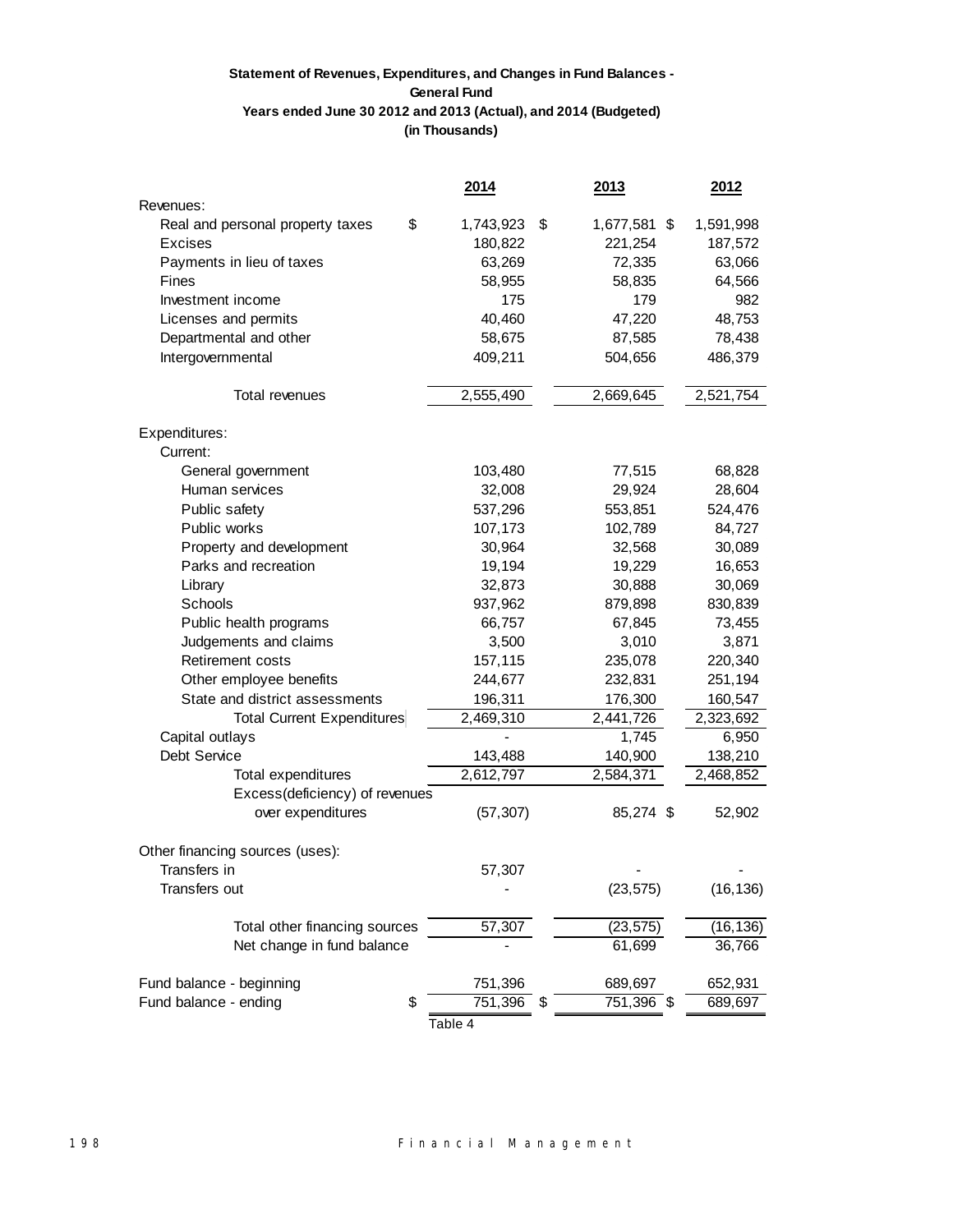Budgetary Undesignated Fund Balance at 10% or higher of Budgetary Operating Expenses (Figure 1).

#### *Fund Structure and Use*

The accounts of the City are organized on a fund basis. Each fund is considered to be a separate accounting entity and complies with financerelated legal requirements. All of the funds of the City can be divided into three categories: Governmental Funds, Proprietary Funds, and Fiduciary Funds.

The City has four governmental funds. The General Fund, the Special Revenue Fund, the Capital Projects Fund and all non-major governmental funds in an "Other" category. The General Fund is the only fund for which a budget is legally adopted and is used to account for all revenues, expenditures and other financial resources except those required to be accounted for in other funds.

The Special Revenue Fund accounts for proceeds that are legally restricted for specific purposes. This fund accounts for a number of federal and state grants that provide additional support to departmental programs. It also accounts for money that has been set aside by state statute and can be used to support the City's general fund operations.

The Capital Projects Fund accounts for financial resources, primarily from the issuance of bonds, used for the acquisition or construction of major capital facilities. Fiduciary Funds are used to account for resources held for the benefit of parties outside City government and are not available to support the City's own programs.

The City's fiduciary funds are the Pension Trust Fund, the Other Post-Employment Benefits (OPEB) Liability Trust Fund, as well as Private Purpose Trust Funds. The City's operating budget is also supported by available governmental funds transferred and appropriated from other available funds. The City may appropriate yearly parking meter revenues (Special Revenue Fund) to support the Transportation Department and cemetery trust monies (Other Governmental Funds) to support the City's maintenance of its public cemeteries.



Tables 5-7 provide a history as well as projected changes in fund balances for the available funds used to support the City's operating budget.

Additional discussion of these revenue sources used to support the operating budget can be found in the Summary Budget section.

#### *Budgetary Support*

Budgetary fund balance can be appropriated for use during the fiscal year. Budgetary fund balance is more commonly referred to as "free cash" when used this way. This item is most simply described as the portion of available reserves, generated to a considerable degree by annual operating surpluses, which the City can responsibly appropriate for spending.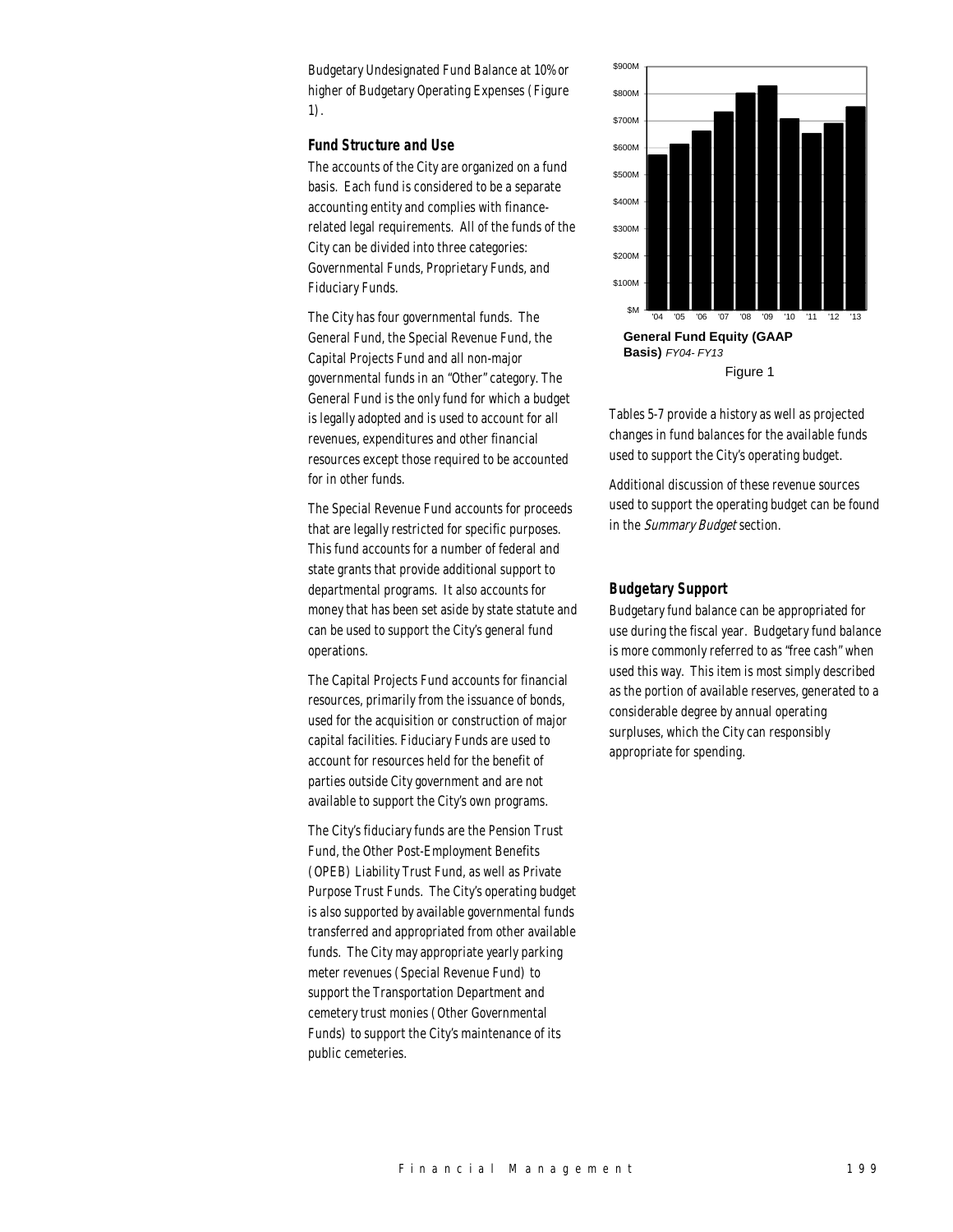| <b>Parking Meter Fund</b>     |                        |                     |                    |                |  |
|-------------------------------|------------------------|---------------------|--------------------|----------------|--|
| <b>Beginning</b><br>Fiscal    | <b>Ending</b><br>Year  |                     |                    |                |  |
| Year                          | Year<br><b>Balance</b> | <b>Funds</b><br>Out | <b>Funds</b><br>In | <b>Balance</b> |  |
|                               |                        |                     |                    |                |  |
| <b>FY08</b>                   | 62.536                 | (10.000)            | 8.960              | 61.496         |  |
| FY09                          | 61.496                 | (12.000)            | 11.204             | 60.700         |  |
| FY10                          | 60.700                 | (15.000)            | 13.662             | 59.362         |  |
| FY11                          | 59.362                 | (15.000)            | 14.729             | 59.091         |  |
| FY12                          | 59.091                 | ٠                   | 16.560             | 75.651         |  |
| FY13                          | 75.651                 | $\overline{a}$      | 15.514             | 91.165         |  |
| *FY14                         | 91.165                 | (16.500)            | 16.000             | 90.665         |  |
| *FY15                         | 90.665                 | (19.000)            | 16.000             | 87.665         |  |
| Notco: (Cmilliano) *projected |                        |                     |                    |                |  |

tes: (\$ millions), \*p <sub>սյեսես</sub><br>Tahle 5

| × | ιαυισ |  |
|---|-------|--|
|   |       |  |

| <b>Cemetery Trust Fund</b> |                                                               |                     |                      |                        |  |  |
|----------------------------|---------------------------------------------------------------|---------------------|----------------------|------------------------|--|--|
|                            | <b>Beginning</b>                                              |                     |                      | <b>Ending</b>          |  |  |
| Fiscal<br>Year             | Year<br><b>Balance</b>                                        | <b>Funds</b><br>Out | <b>Funds</b><br>In** | Year<br><b>Balance</b> |  |  |
|                            |                                                               |                     |                      |                        |  |  |
| <b>FY08</b>                | 11.283                                                        | (2.203)             | 1.096                | 10.177                 |  |  |
| FY09                       | 10.177                                                        | (1.952)             | (0.514)              | 7.711                  |  |  |
| FY10                       | 7.711                                                         | (2.507)             | 2.264                | 7.468                  |  |  |
| FY11                       | 7.468                                                         | (2.651)             | 2.477                | 7.293                  |  |  |
| FY12                       | 7.293                                                         |                     | (1.152)              | 6.141                  |  |  |
| FY13                       | 6.141                                                         | -                   | 2.260                | 8.401                  |  |  |
| *FY14                      | 8.401                                                         | (0.807)             | 1.000                | 8.594                  |  |  |
| *FY15                      | 8.594                                                         | (0.773)             | 1.000                | 8.821                  |  |  |
|                            | Notes: (\$millions), *projected, **Includes investment return |                     |                      |                        |  |  |

#### Table 6

| <b>Surplus Property Disposition Fund</b> |                                            |              |                    |                                         |  |
|------------------------------------------|--------------------------------------------|--------------|--------------------|-----------------------------------------|--|
| Fiscal<br>Year                           | <b>Beginning</b><br>Year<br><b>Balance</b> | Funds<br>Out | <b>Funds</b><br>In | <b>Ending</b><br>Year<br><b>Balance</b> |  |
|                                          |                                            |              |                    |                                         |  |
| <b>FY08</b>                              | 35.756                                     | (5.669)      | 0.000              | 30.087                                  |  |
| FY09                                     | 30.087                                     | 0.000        | 0.000              | 30.087                                  |  |
| FY10                                     | 30.087                                     | (5.979)      | 0.000              | 24.108                                  |  |
| FY11                                     | 24.108                                     | 0.000        | 0.972              | 25.080                                  |  |
| FY12                                     | 25.080                                     | 0.000        | 1.291              | 26.371                                  |  |
| FY13                                     | 26.371                                     | (22.120)     | 5.057              | 9.307                                   |  |
| *FY14                                    | 9.307                                      | 0.000        | 0.000              | 9.307                                   |  |
| *FY15                                    | 9.307                                      | (5.250)      | 0.000              | 4.057                                   |  |
|                                          | Notes: (\$millions), *projected            |              |                    |                                         |  |
|                                          |                                            | Table 7      |                    |                                         |  |

 The law governing the calculation and availability of budgetary fund balance for cities and towns is Chapter 59, section 23 of Massachusetts General Law, and is administered by the Massachusetts Department of Revenue. This calculation and the amount derived from it must be certified annually for funds to be appropriated. The City considers the appropriation of certified free cash to offset certain fixed costs such as post-retirement health benefits (OPEB) and to fund extraordinary and non-recurring events as determined by the City Auditor. The appropriation of free cash shall not

| <b>Budgetary Fund Balance</b> |                  |                          |  |  |  |
|-------------------------------|------------------|--------------------------|--|--|--|
|                               | Annual           | Amount                   |  |  |  |
| Date                          |                  | Amount Appropriated from |  |  |  |
| <b>Certified</b>              | <b>Certified</b> | Certification*           |  |  |  |
| Jan. 2005                     | 56.3             | 20.0                     |  |  |  |
| Mar. 2006                     | 54.4             | 11.7                     |  |  |  |
| Jan. 2007                     | 63.1             | 25.0                     |  |  |  |
| Apr. 2008                     | 110.2            | 35.0                     |  |  |  |
| Mar. 2009                     | 121.2            | 45.0                     |  |  |  |
| Mar. 2010                     | 139.0            | 45.0                     |  |  |  |
| Mar. 2011                     | 117.8            | 30.0                     |  |  |  |
| Mar. 2012                     | 142.8            |                          |  |  |  |
| Mar. 2013                     | 217.3            | 40.0                     |  |  |  |
| Mar. 2014                     | 185.3            | 40.0                     |  |  |  |

\*Not all amounts appropriated were used Notes: (\$millions),

#### Table 8

cause the fiscal year's GAAP Undesignated Fund Balance to go below 15% of the fiscal year's GAAP General Fund Expenditures. Prior year certifications and the amount used or appropriated from each certification are in Table 8.

In March 2014, the Director of Accounts certified that the amount of funds available for appropriation ("free cash"), as of July 1, 2013, was \$185.3 million. The FY15 Budget assumes the use of \$40 million in Budgetary Fund Balance from this certification.

Table 9 shows the appropriations that make up the City's FY15 budget as adopted.